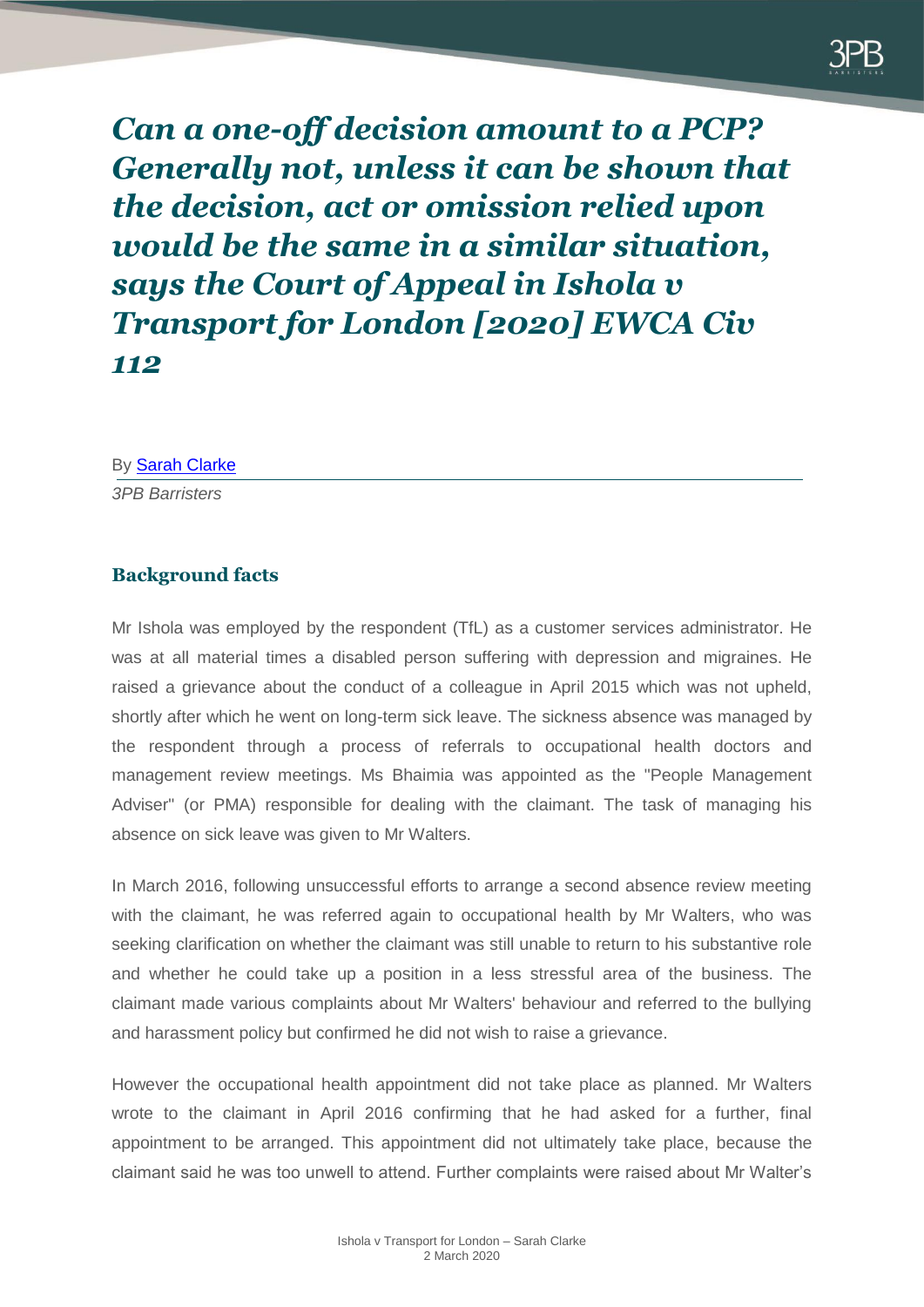behaviour (such as the use of red writing in an email). Mr Walters responded to the issues, albeit not to the claimant's satisfaction (the "April grievance").

On 10 May 2016 Mr Walters wrote inviting the claimant to a further sickness absence review meeting on 8 June 2016. By letter dated 30 May 2016, the claimant raised a further grievance, the letter being headed "*Bullying, disability related harassment and discrimination arising from disability complaints against Sophia Bhaimia (PMA)*". Ms Bhaimia was removed from the case and another PMA (Ms Ademolu) was appointed in her place. Ms Oduwole did not conclude her investigation or provide an outcome within the 28-day period identified as usual in the TfL's grievance policy. The outcome was dated 22 July 2016. It rejected the claimant's complaints.

Meanwhile the meeting of 8 June 2016 took place. The claimant did not attend or send a representative and nor did he make written representations. Ultimately Mr Walters concluded that the claimant had been unable to perform his role for more than 12 months and that there was no prospect of a return to work in the foreseeable future and terminated the claimant's employment on the ground of medical incapacity.

#### **Proceedings**

The claimant issued three separate claims, the appeal being concerned with his last claim for, inter alia, failure to make reasonable adjustments. The basis of this claim was that TfL had applied a PCP of requiring him to return to work without concluding a proper and fair investigation into his grievances.

# **ET and EAT**

At first instance the claim was dismissed on the basis that there was no PCP operated by TfL because the alleged requirement was "a one-off act in the course of dealings with one individual". This decision was upheld by the EAT, Kerr J holding that:

*"… It was, in my judgment, open to the tribunal to decide, without error of law, that the failure*  to resolve the April and May 2016 complaints before dismissal was not a PCP. It did not deal *with any other individual apart from the claimant. Although a one-off act can sometimes be a practice, it is not necessarily one. I therefore dismiss that first remaining ground of appeal."*

The claimant appealed, contending that an ongoing requirement or expectation that a person should behave in a certain manner (here, to return to work despite the outstanding grievances) is a "practice" within the meaning of s.20(3) Equality Act 2010. He relied upon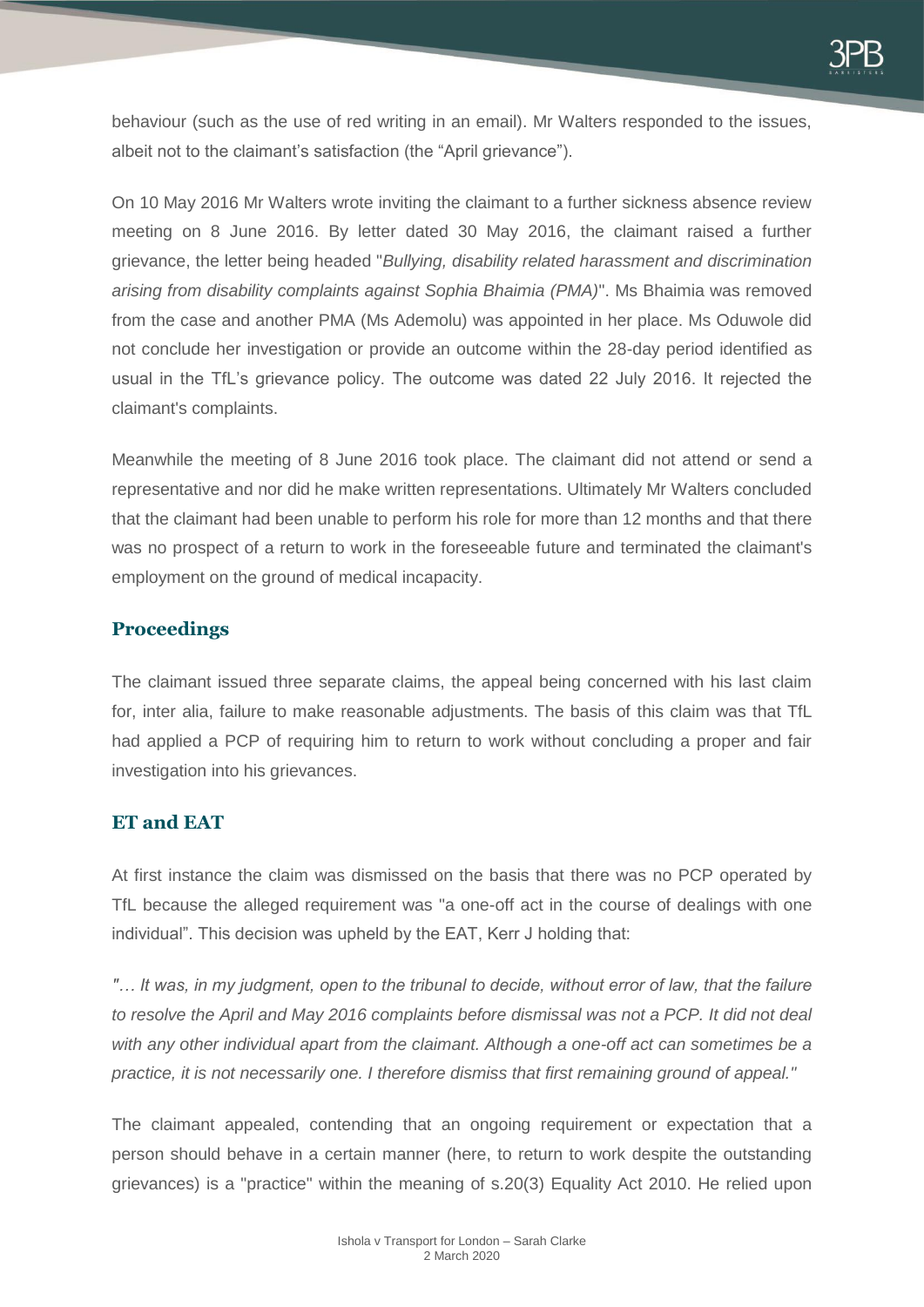the case of British Airways Plc v Starmer [\[2005\] IRLR 862](https://www.bailii.org/cgi-bin/redirect.cgi?path=/uk/cases/UKEAT/2005/0306_05_0607.html) in which the EAT held that the tribunal was entitled to find that BA's decision in relation to a refusal to allow the claimant to work 50% of her hours *was* a requirement or a condition or a provision to work at 75% parttime at least in order to work part-time. This was notwithstanding that it was a discretionary management decision not applying to others.

The claimant contended that the approach of the EAT in Nottingham City Transport Ltd v Harvey UKEAT/0032/12 was wrong. That case involved a flaw in a disciplinary process, in which it was held that:

*"there still has to be something that can qualify as a practice. "Practice" has something of the element of repetition about it. It is, if it relates to a procedure, something that is applicable to others than the person suffering the disability. Indeed, if that were not the case, it would be difficult to see where the disadvantage comes in, because disadvantage has to be by reference to a comparator, and the comparator must be someone to whom either in reality or in theory the alleged practice would also apply. These points are to be emphasised by the wording of the 1995 Act itself in its original form, where certain steps had been identified as falling within the scope to make reasonable adjustments, all of which, so far as practice might be concerned, would relate to matters of more general application than simply to the individual person concerned."*

It was submitted by the claimant that if an employer takes any decision or action with effects or impacts capable of remedy by making a reasonable adjustment, it qualifies as a PCP. There is no need for any element of repetition given the availability of a hypothetical comparator in respect of whom every action or decision can be assumed to be applied. Accordingly, the argument goes so far as to submit that *all* one-off acts or decisions qualify as PCPs.

# **Court of Appeal**

The Court of Appeal disagreed with this submission, finding that it distorts the purpose of the PCP in the context of failure to make reasonable adjustments and indirect discrimination claims. Whilst it was acknowledged that the words were not to be too narrowly construed, it was significant that Parliament had chosen the specific words that they had. If the legislation were to apply to all one-off acts or omissions, it was queried what the use of the word "practice" was, as opposed to merely use of words such as "act" or "decision".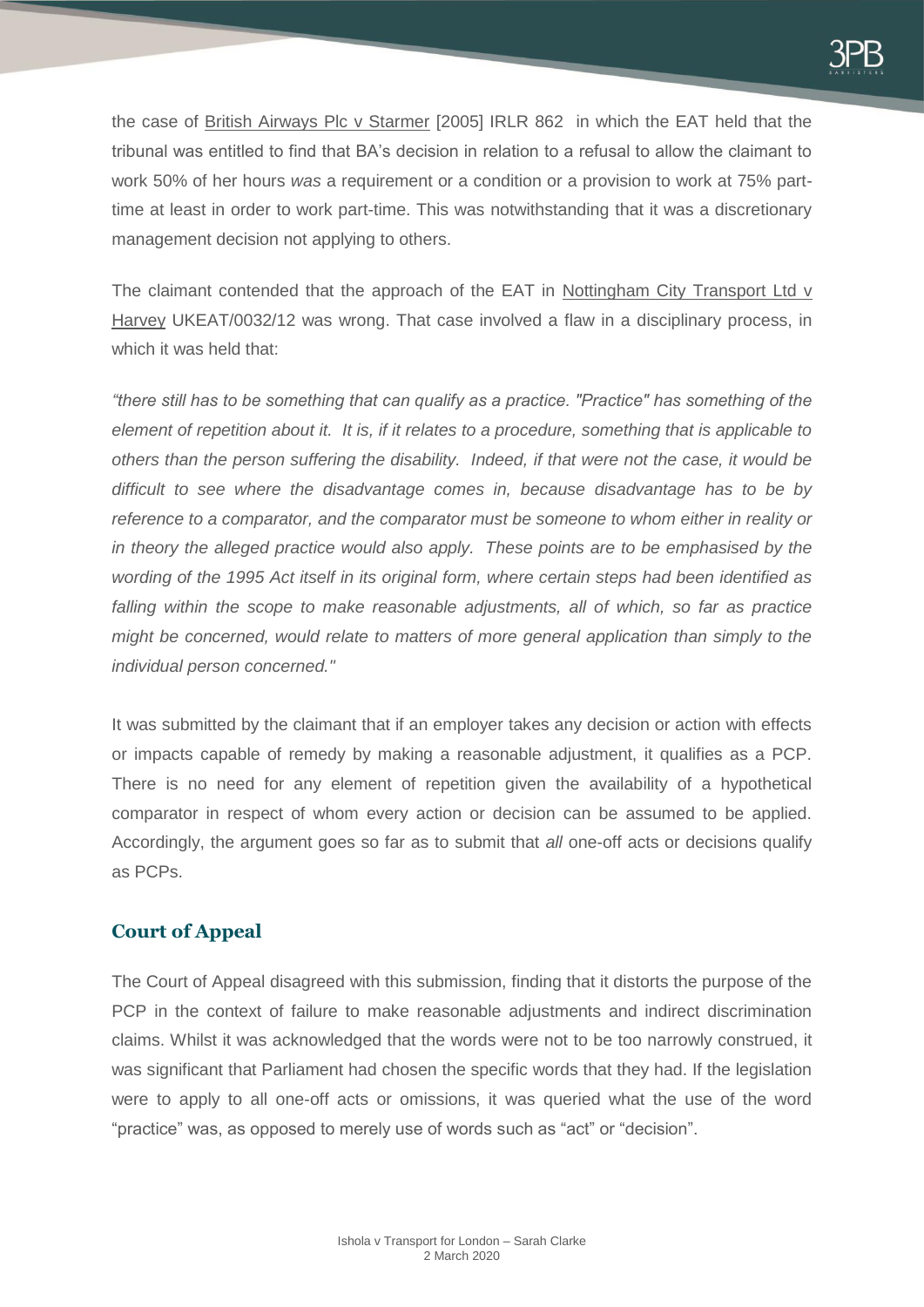

At paragraph 36, Lady Justice Simler said of PCPs that:

*"The function of the PCP in a reasonable adjustment context is to identify what it is about the employer's management of the employee or its operation that causes substantial disadvantage to the disabled employee. The PCP serves a similar function in the context of indirect discrimination, where particular disadvantage is suffered by some and not others because of an employer's PCP. In both cases, the act of discrimination that must be justified is not the disadvantage which a claimant suffers (or adopting Mr Jones' approach, the effect or impact) but the practice, process, rule (or other PCP) under, by or in consequence of*  which the disadvantageous act is done. To test whether the PCP is discriminatory or not it *must be capable of being applied to others because the comparison of disadvantage caused by it has to be made by reference to a comparator to whom the alleged PCP would also apply. I accept of course (as Mr Jones submits) that the comparator can be a hypothetical comparator to whom the alleged PCP could or would apply."*

She went on to find that "*all three words carry the connotation of a state of affairs (whether framed positively or negatively and however informal) indicating how similar cases are generally treated or how a similar case would be treated if it occurred again…Something may be a practice or done "in practice" if it carries with it an indication that it will or would be done again in future if a hypothetical similar case arises. Like Kerr J, I consider that although a one-off decision or act can be a practice, it is not necessarily one.*" She distinguished the Starmer case on the basis that it was "*readily understandable as a decision that would have been applied in future to similarly situated employees".*

As such, the Court of Appeal found that the Employment Tribunal was entitled to conclude that the failure to investigate the 30 May 2016 grievance until after the dismissal was not a practice of requiring the claimant to return to work without a proper and fair investigation into his grievances. There was no evidence or finding of an expectation or assumption that the claimant should return to work notwithstanding the lack of a proper and fair investigation of his complaints. Nor was there any evidence or finding of such a state of affairs or of this being the way in which things were generally done in practice or to indicate that it was the way in which things would be done in future.

#### **Commentary**

The Court of Appeal reaffirms previous EAT decisions [such as Carphone Warehouse v Martin [2013] EqLR 481 in which it was held that *'lack of competence in relation to a*